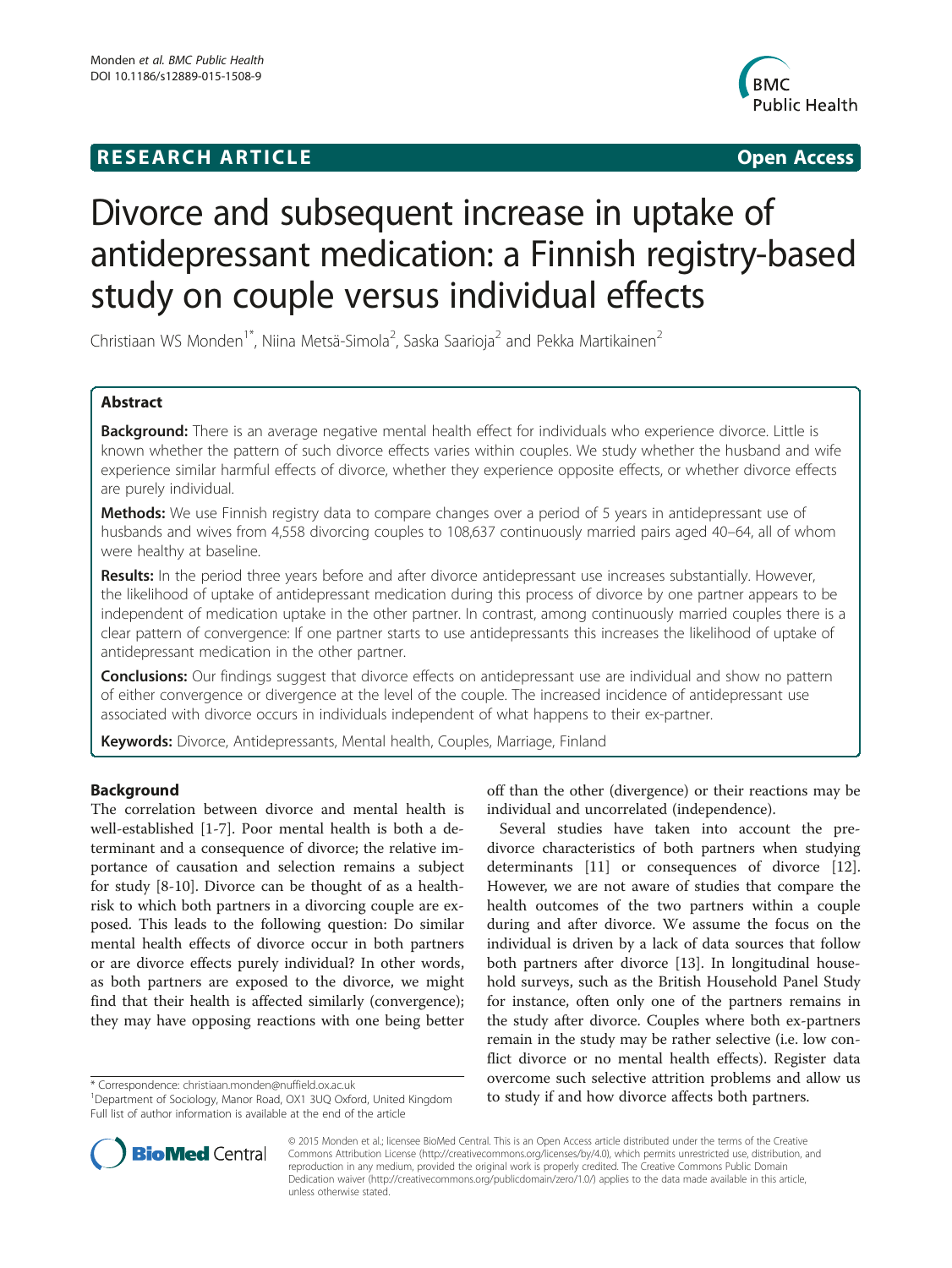We analyse Finnish registry data to compare changes in use of antidepressant medication for both partners in divorcing couples and a comparison group of continuously married couples. Our analysis is guided by the idea that there are three possible patterns of health change in divorcing couples – convergence, divergence and independence – and that it is an empirical question which pattern is actually observed. Below we briefly elaborate on each pattern.

# Convergence

Although partners may have different experiences of the divorce process, they will share a substantial number of stressors. Especially around the peak of the divorce process we might expect partners to be exposed to similar stressors, such as fights and conflicts between the partners. Other examples are tensions caused by loyalty issues and loss of contacts with regard to mutual friends and family members, issues about care arrangements for the children, and questions about housing arrangements and dividing joint assets. The number of shared stressors will be smaller the further we move away from the peak in the divorce process. Both partners experience a loss in economies of scale and companionship (the exception being when one of the partners immediately moves in with a new partner). If the effects of a divorce are mainly driven by characteristics at the couple level, we would expect that both partners are affected in rather similar ways. In couples with many stressors and escalation of the divorce process, both partners would be affected strongly negatively, whereas in couples with a less stressful process, neither partner would be affected or both would only experience small effects. In sum, if divorce affects both partners roughly similarly, we expect a pattern of convergence, in particular in the short term.

Continuously married couples experience shared environments and it seems reasonable to expect convergence between married partners. There is quite some evidence for convergence in marriage for several mental health conditions and depressive symptoms in particular. For general health indicators, there is little evidence for convergence [14], but cross-sectional clinical studies of couples where one partner is a patient have reported concordance for major depression [15,16] and depressive symptoms [17,18], although not all studies found this pattern [19]. Also population-based samples have reported spousal concordance for major depression and related medication [20-22]. Shared experiences lead to the same outcomes, but it can also be that a health change in one partner leads to a change in the other partner. The two mechanisms are difficult to separate and both may be operating simultaneously. If the impact of divorce is particularly strong, convergence in divorcing couples should be at least as strong in divorcing couples as in married couples.

# **Divergence**

The competing hypothesis of divergence emphasizes that divorce often is a case of asymmetry. This hypothesis argues that spouses have different motives for divorce and may have a different experience of the divorce process. It could be that one partner has more to gain or lose from the divorce than the other partner. This asymmetry may be reflected in the health consequences. If the majority of divorces are characterised by asymmetry (or if only in asymmetric cases there are serious health consequences) then we would expect to observe that only one of the two partners develops a mental health condition. Taken to its extreme, if asymmetry characterises all divorce this argument would predict all divorces to result in a situation where either only the ex-husband or only the ex-wife experiences a (negative) heath effect. Particularly in cases where one of the spouses finds a new partner and the other does not, we would expect to find a pattern of divergence. Divergence may also be more likely when dependent children are involved (as they tend to live with one of the ex-partners most of the time).

### Independence

Finally, we would expect to find no correlation between the health changes of the partners if the effects of divorce are purely individual. It could be that partners are exposed to the same health hazard – the divorce – but their reaction is idiosyncratic. Alternatively, it could be that the partners experience the divorce process itself in different, but not opposite, ways. This means that they are, in fact, not exposed to the same health risk and hence their outcomes will differ. The literature on the gendered nature of divorce supports this idea by showing that the determinants of divorce are not necessarily the same for the two partners in a marriage [23]. Especially in the longer run, when both partners have gone their own ways and experience different social environments, a pattern of purely individual effects might become increasingly likely.

# Methods

# Registry linkage and sampling

This study uses population registration data on Finnish couples living together with both spouses aged 40 to 64. The lower age limit is data driven; we set the upper age limit to retain a more homogenous group with regard to retirement and pensions and to avoid issues with selective mortality. The data are derived from a two-stage random sample. First, a simple random sample covering 14% of individuals aged 40 or over and living in private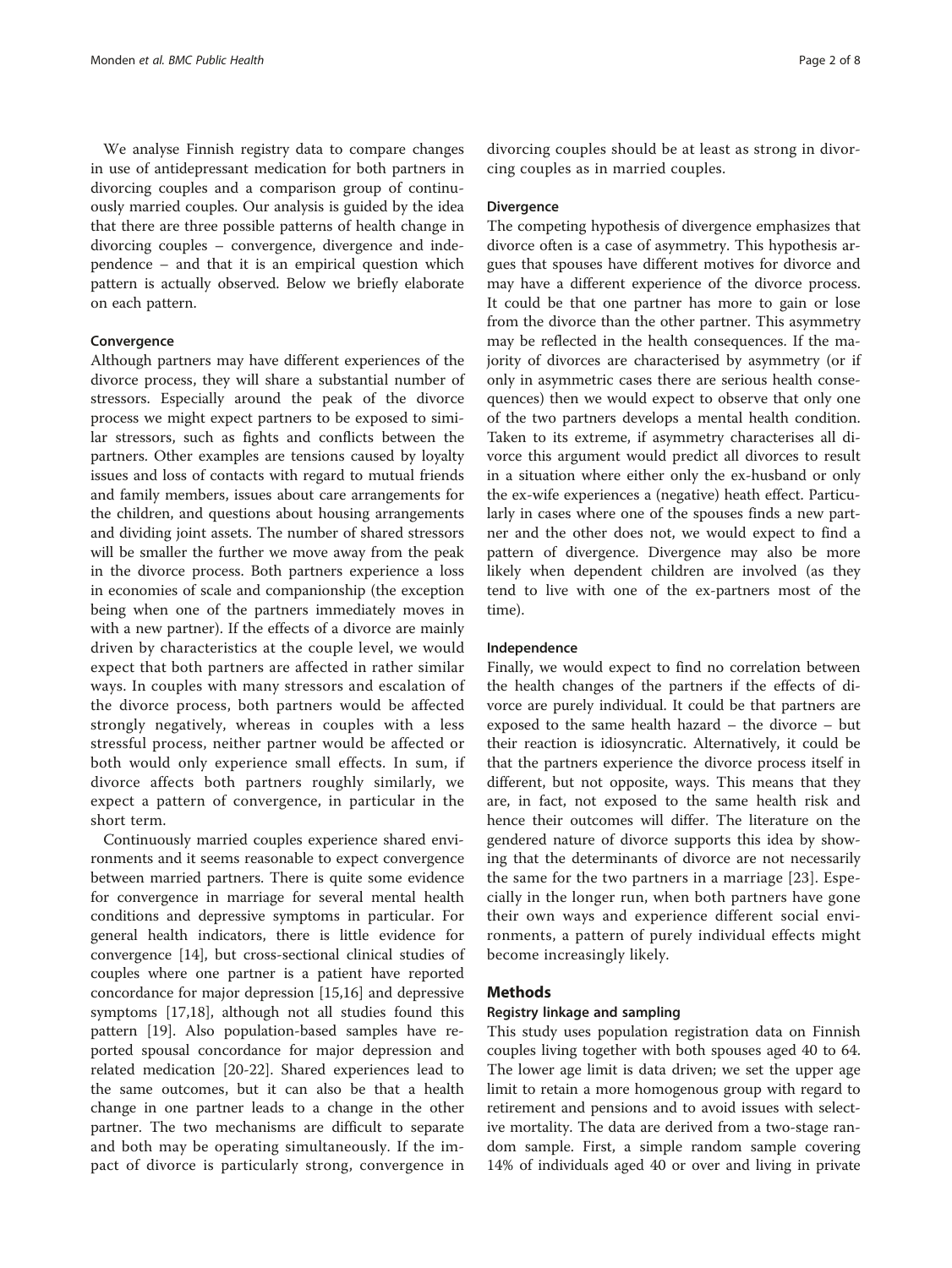households at the end of 1997 was drawn from population registers. Second, all household members of the selected individuals and information on their family relationships were added to the sample. The data include socio-demographic information at the end of 1997 and dates of divorces from 1.1.1998 to 31.12.2003. These data were further linked to information on mortality and purchases of prescription medication from 1.1.1995 to 31.12. 2007. The information on purchases on prescription medication is provided by the Social Insurance Institution and other information by Statistics Finland, which also performed the data linkage using personal identification codes.

#### **Ethics**

The ethics committee of Statistics Finland has approved the study (permission TK-53-574-04) and the data are available to researchers in an anonymous format.

#### **Measurements**

Information on all medications prescribed by a physician and bought from any pharmacy in the country is forwarded to Social Insurance Institution as part of the national drug reimbursement scheme. In Finland, antidepressants are sold to the public only by authorised pharmacies against a prescription issued by a medical doctor, and no over-the-counter antidepressants are available. All residents are eligible for reimbursement as part of the public health insurance. Drug costs are directly reimbursed at the time of purchase and the reimbursement covers a maximum prescription of three months at a time. The national Prescription Register, which is updated monthly from all retail pharmacies, contains individual-level information on all reimbursed medications. The register includes information about the day of purchase and the type of medication classified according to the WHO Anatomical Therapeutic Chemical (ATC). We extracted all information on purchases of antidepressants (ATC-codes N06A) and use uptake of antidepressant medication as an indicator of mental health. Indicators for milder distress symptoms were not available in the data that we had access to.

We used two measures of socioeconomic position: education and household income. The three educational categories were based on the highest completed degree or certificate: tertiary education, intermediate education, and basic education or less or unknown (the latter concerns the few cases where the highest education may be unknown if educational certificates were obtained abroad and not reported later). Household disposable income per consumption unit was used to measure income. All taxable income sources for all household members were included: wages, capital income and taxable income transfers, but excluding taxes. In the

calculation of household consumption units the first household member was weighted as 1.0 unit, second adult as 0.7 units and children as 0.5 units. This corresponds to the OECD equivalence scale [24]. Income was divided into quintiles with cut-off points calculated at the household level. We further measured the number of dependent children aged 18 or less living in the household, and separated between the following categories; none, one, two, and three or more.

#### Analytic sample

We restricted the sample to households with two adults aged 40 or over and married to each other. Couples in which either spouse died or emigrated during the period from the beginning of 1998 to the end of 200 were excluded. We further restricted the sample to couples that were healthy at baseline (see definition of baseline below); i.e. spouses had not used antidepressants in the third year before divorce (year 1998 for the continuously married), thus excluding 9.5% of the sample. Couples where one or both of the partners used antidepressant at baseline had a higher divorce rate than those where neither of the partners was on medication (see Table 1). Excluding couples with prior medication use simplifies our analysis because we can model new medication use during and after the divorce process. A change from medication before divorce to no medication after the divorce is more difficult to interpret. Excluding couples with prior medication left us with an analytic sample of 113,195 couples of whom 4,558 (4%) were divorced by 2003. Table 2 presents descriptive statistics for the variables in the analyses.

#### Follow-up periods

An important issue in longitudinal studies of divorce is the timing of the baseline measurement and follow-ups vis-a-vis the time of divorce. It is convenient to treat divorce as an event happening at a specific moment in time – often the official administrative date of the divorce is used – but, of course, divorce is a process. Months or even years before the official date, the partners may have concluded that the marriage was not working anymore and have decided to divorce. This process prior to divorce date is stressful and health

Table 1 Husband's and wife's antidepressant medication use at baseline by marital trajectory

| Husband         | Wife                  |         | Continuously married N % Divorcing N % |       |      |
|-----------------|-----------------------|---------|----------------------------------------|-------|------|
| None            | None                  | 108.637 | 90.8                                   | 4.558 | 82.8 |
| None            | Medication            | 6.644   | 5.6                                    | 530   | 9.6  |
| Medication None |                       | 3.699   | 3.1                                    | 324   | 5.9  |
|                 | Medication Medication | 626     | 0.5                                    | 90    | 1.6  |
| Total           |                       | 119.606 | 100                                    | 5.502 | 100  |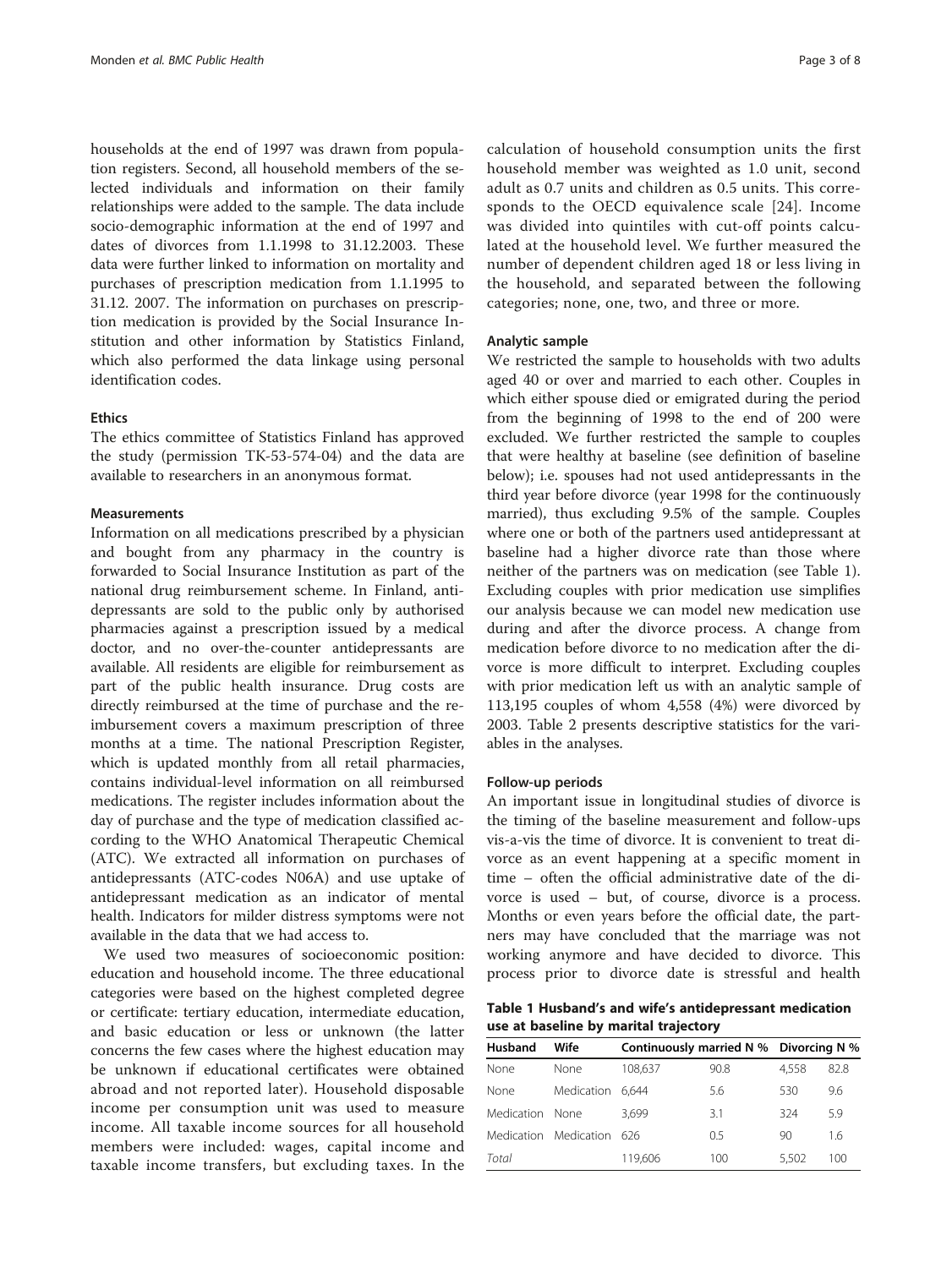| Husband's age                  | N      | $\%$ | N     | %    |  |  |  |  |  |
|--------------------------------|--------|------|-------|------|--|--|--|--|--|
| $40 - 44$                      | 15,487 | 14.3 | 1,357 | 29.8 |  |  |  |  |  |
| 45-49                          | 27,999 | 25.8 | 1,659 | 36.4 |  |  |  |  |  |
| 50-54                          | 27,867 | 25.7 | 980   | 21.5 |  |  |  |  |  |
| 55-59                          | 21,003 | 19.3 | 401   | 8.8  |  |  |  |  |  |
| 60-64                          | 16,281 | 15.0 | 161   | 3.5  |  |  |  |  |  |
| Wife's age                     |        |      |       |      |  |  |  |  |  |
| $40 - 44$                      | 25,116 | 23.1 | 2,038 | 44.7 |  |  |  |  |  |
| 45-49                          | 29,700 | 27.3 | 1,448 | 31.8 |  |  |  |  |  |
| $50 - 54$                      | 26,574 | 24.5 | 749   | 16.4 |  |  |  |  |  |
| 55-59                          | 18,088 | 16.6 | 243   | 5.3  |  |  |  |  |  |
| 60-64                          | 9,159  | 8.4  | 80    | 1.8  |  |  |  |  |  |
| <b>Husband's education</b>     |        |      |       |      |  |  |  |  |  |
| Basic or unknown               | 41,928 | 38.6 | 1,425 | 31.3 |  |  |  |  |  |
| Intermediate                   | 33,422 | 30.8 | 1,643 | 36.0 |  |  |  |  |  |
| Tertiary                       | 33,287 | 30.6 | 1,490 | 32.7 |  |  |  |  |  |
| Wife's education               |        |      |       |      |  |  |  |  |  |
| Basic or unknown               | 39,981 | 36.8 | 1,261 | 27.7 |  |  |  |  |  |
| Intermediate                   | 37,892 | 34.9 | 1,721 | 37.8 |  |  |  |  |  |
| Tertiary                       | 30,764 | 28.3 | 1,576 | 34.6 |  |  |  |  |  |
| Household net income quintiles |        |      |       |      |  |  |  |  |  |
| Lowest                         | 21,188 | 19.5 | 1,130 | 24.8 |  |  |  |  |  |
| 2.                             | 21,430 | 19.7 | 925   | 20.3 |  |  |  |  |  |
| 3.                             | 21,818 | 20.1 | 889   | 19.5 |  |  |  |  |  |
| 4.                             | 22,127 | 20.4 | 808   | 17.7 |  |  |  |  |  |
| Highest                        | 22,074 | 20.3 | 806   | 17.7 |  |  |  |  |  |
| Children under 18              |        |      |       |      |  |  |  |  |  |
| No                             | 66,183 | 60.9 | 1,767 | 38.8 |  |  |  |  |  |
| Yes                            | 42,454 | 39.1 | 2,791 | 61.2 |  |  |  |  |  |

Table 2 Socio-demographic composition of couples by marital trajectory

changes may already be observed over this period. Baseline observations close to the official divorce date will pick-up some of the negative effects that the divorce process may have on health (i.e. the crisis effect). Furthermore, it matters whether one wants to learn more about the immediate effects of the divorce process during the crisis period, or whether the focus is on shortterm effects in the first few years after the divorce when, for instance, remarriage becomes important. In this study, we investigate health changes during the process (crisis period) and changes between the baseline and two years after the divorce (short-term consequences). Longterm effects are beyond the scope of this study.

Divorced individuals were followed for antidepressant use from the third year before divorce (baseline) to the second year after divorce, and the continuously married were observed from 1998 to 2003. In Figure 1, we plot antidepressant medication purchases in three month intervals for divorced and continuously married men and women. The highest prevalence of antidepressant use is observed about 6 to 9 months before the actual divorce; roughly concurrent with the timing of the initiation of formal divorce proceedings. After that, antidepressant use declines for the next 12 months. For continuously married individuals there is a moderately increasing trend in medication use throughout the follow-up period. For both groups we compare the baseline to a three year follow-up and a five year follow-up. For married couples, the baseline is always 1998 with the first follow-up referring to 2001 and the second referring to 2003. We label these two time–frames as "crisis period" and "short-term consequences" for divorcing couples. Thus, in the "crisis-period" we examine uptake of antidepressant medication between the baseline (third year before divorce) and the 12 months before the divorce date. For "short-term consequences" we examine uptake between the baseline and the second year after divorce.

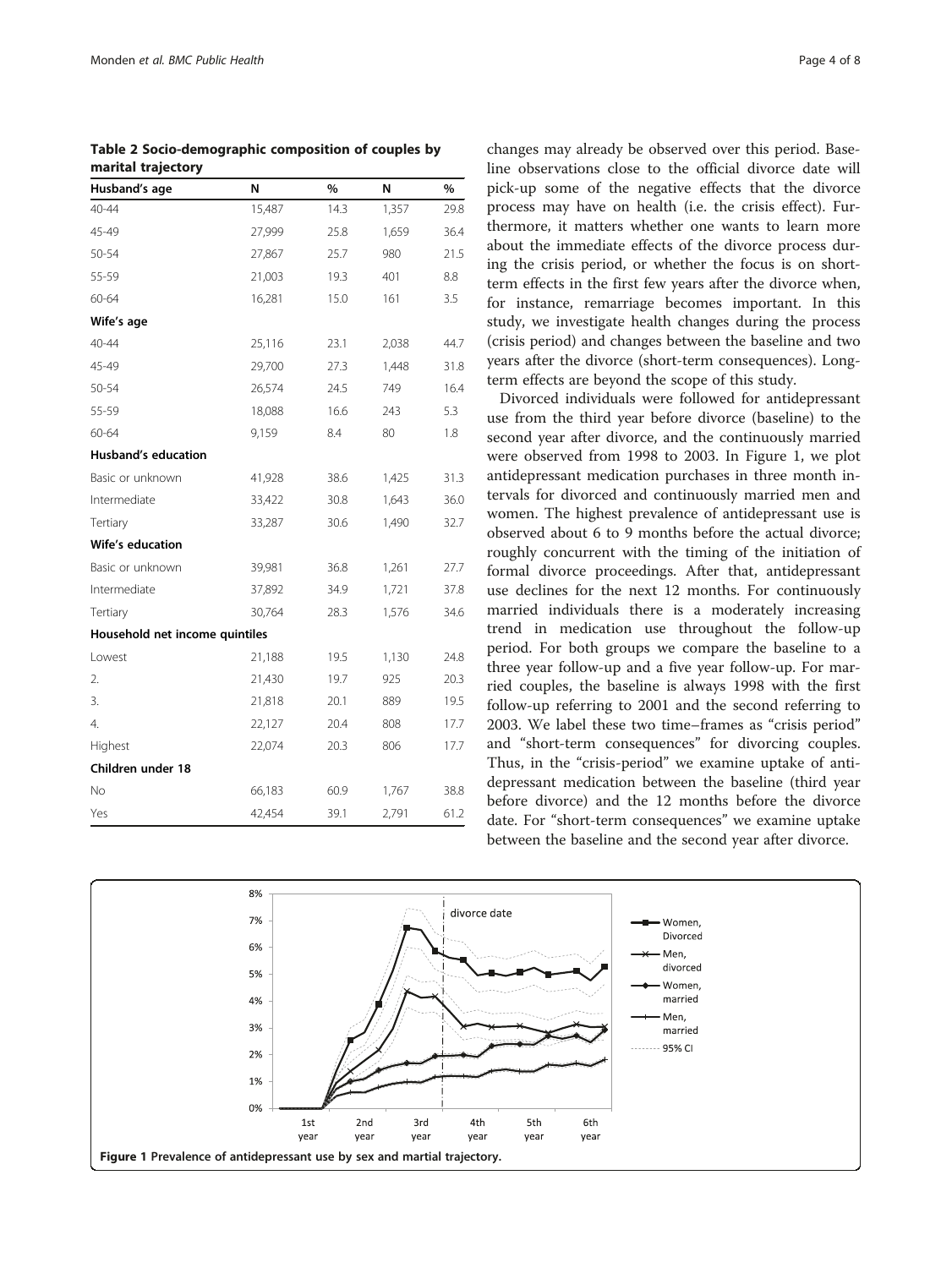# Statistical methods

We use logistic regression to estimate the association between partners' incidence of new antidepressant medication use. Separate models for the two follow-up periods are estimated. We regress wife's antidepressant medication use on husband's antidepressant use, and vice versa. Subsequently, we estimate the effects of divorce status and the interaction term between divorce status and spouse's antidepressant use. From these analyses we can determine (1) whether there is an overall divorce-effect on incidence of antidepressant medication use and (2) whether the association between the partners' medication differs between married couples and divorcing couples. We control for the effects of age and education of both spouses', household income and resident underage children. To account for the possible increasing trend in antidepressant utilisation patterns, we also controlled for time of medication purchase, but the effect was negligible. All analyses were conducted in Stata 11.

# Results

#### Descriptive results

Table 3 provides a cross-tabulation of husband's and wife's change in medication by marital trajectory. At the individual level, there is a clear negative association between medication uptake and divorce, especially in the crisis period. Among women,  $3.7\%$   $(3.5\% + 0.2\%)$  of the continuously married individuals start using antidepressants between baseline and two years later compared to 12.2% among women who divorce, whereas the figures form men are considerable lower with 2.2% and 8.4% for continuously married and divorcing men respectively. This is in line with previous findings on other health outcomes [25,26].

Also at the couple level we observe a clear negative association between divorce and uptake of antidepressant medication. For the crisis-period, in only one in eighteen continuously married couples (5.6%) do we observe

uptake by either husband (2%), wife (3.5%) or both partners (0.2%). Among divorced couples, almost one in five couples (19.5%) experienced an incidence of antidepressant use in one or both partners.

It is rare for both partners in a married couple to start medication; we only observe it in 186 couples or 0.2% of all married couples in the first follow-up period. In the second period this number has increased to 377, still only 0.3%. Among the divorcing couples, joint antidepressant incidence is rare too in absolute terms (1.1% in the first follow-up period), but it is more likely compared to continuously married couples. Note that these figures do not take into account socio-demographic differences between the two types of couples. Especially the age difference between continuously married and divorcing couples is substantial and this is important as age is related to the use of antidepressant medication. We therefore move on to multivariate analysis and test the competing hypotheses explicitly.

#### Logistic model

In Table 4, we present the partners' similarity in health change in Odds Ratio's (OR) while taking into account age, education, income, and number of dependent children under 18 among those healthy at baseline. The OR describes the association between the husband's and wife's chance of medication uptake. An OR of 1 indicates purely individual effects, an OR lower than 1 is in line with divergence and an OR higher than 1 reflects convergence.

The results in the first row in Table 4 first of all confirm that divorce is associated with a higher likelihood of medication uptake. In the crisis-period (i.e. first followup), men in divorcing couples are four times more likely  $(OR = 4.05)$  to start using antidepressant medication compared to their counterparts in continuously married couples. For women the odds of uptake are about 3.68 times higher among those in divorcing couples.

| Table 3 Antidepressant medication use of husband and wife by marital trajectory and follow-up period |  |  |
|------------------------------------------------------------------------------------------------------|--|--|
|------------------------------------------------------------------------------------------------------|--|--|

|                      |      |     | First follow-up (crisis period) |       | Second follow-up (short-term consequences) |       |  |  |
|----------------------|------|-----|---------------------------------|-------|--------------------------------------------|-------|--|--|
|                      |      |     | Husband                         |       | Husband                                    |       |  |  |
|                      |      |     | <b>No</b>                       | Yes   | No                                         | Yes   |  |  |
| Continuously married | Wife | No  | 102,507                         | 2,159 | 101,082                                    | 2,610 |  |  |
|                      |      |     | 94.4%                           | 2.0%  | 93.0%                                      | 2.4%  |  |  |
|                      |      | Yes | 3,785                           | 186   | 4,568                                      | 377   |  |  |
|                      |      |     | 3.5%                            | 0.2%  | 4.2%                                       | 0.3%  |  |  |
| Divorcing            | Wife | No  | 3,671                           | 332   | 3,915                                      | 222   |  |  |
|                      |      |     | 80.5%                           | 7.3%  | 85.9%                                      | 4.9%  |  |  |
|                      |      | Yes | 505                             | 50    | 390                                        | 31    |  |  |
|                      |      |     | 11.1%                           | 1.1%  | 8.6%                                       | 0.7%  |  |  |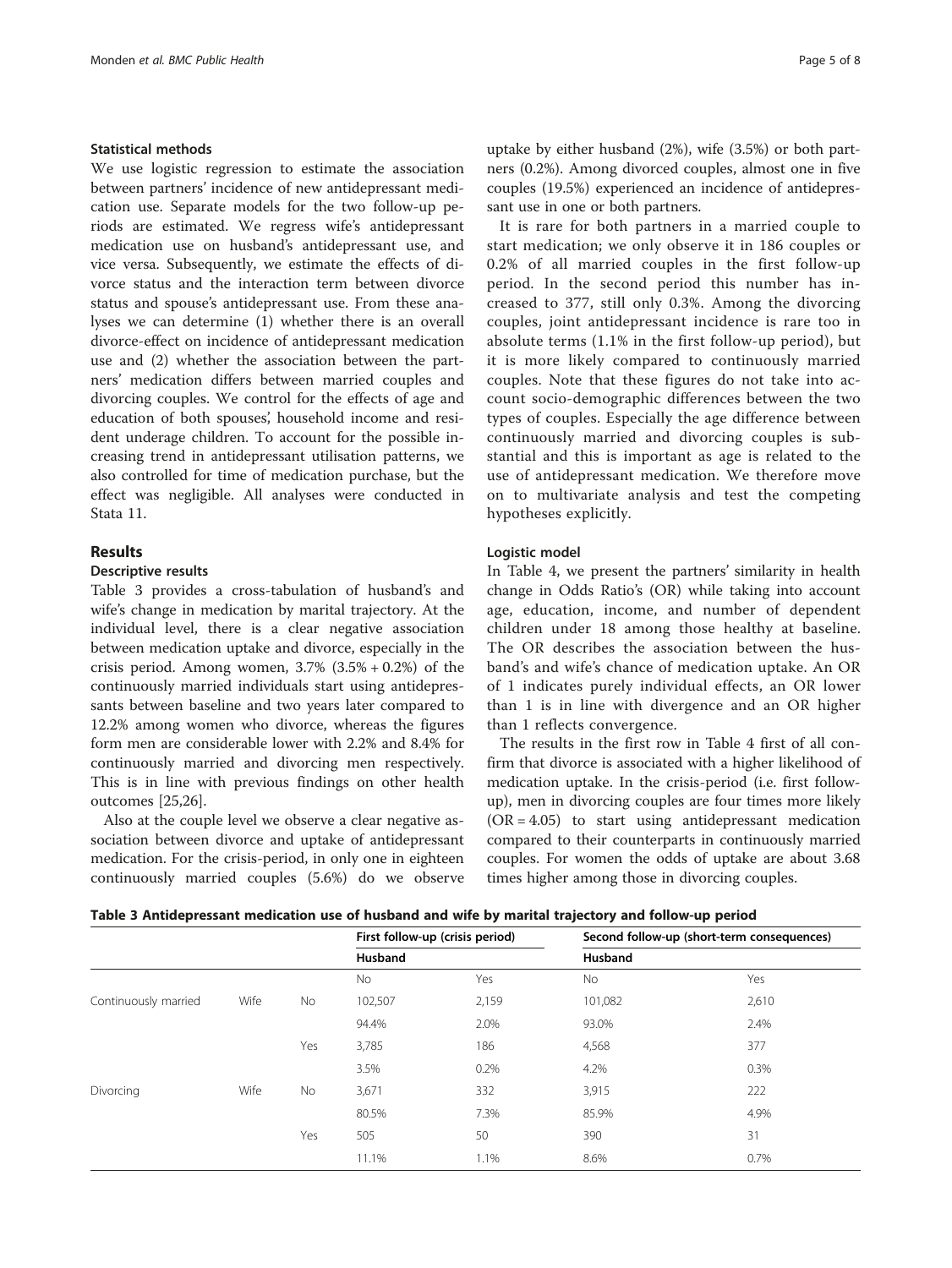|                              | Men                             |               |                                               |               |                                    | Women         |                                               |               |  |
|------------------------------|---------------------------------|---------------|-----------------------------------------------|---------------|------------------------------------|---------------|-----------------------------------------------|---------------|--|
|                              | First follow-up (crisis period) |               | Second follow-up (short<br>term consequences) |               | First follow-up<br>(crisis period) |               | Second follow-up (short<br>term consequences) |               |  |
| Panel A                      |                                 |               |                                               |               |                                    |               |                                               |               |  |
| Marital trajectory           | OR.                             | 95% CI        | <b>OR</b>                                     | 95% CI        | <b>OR</b>                          | 95% CI        | <b>OR</b>                                     | 95% CI        |  |
| Continuously married couples | 1.00                            | ref           | 1.00                                          | ref           | 1.00                               | ref           | 1.00                                          | ref           |  |
| Divorcing couples            | 4.05                            | $3.61 - 4.54$ | 1.99                                          | $1.74 - 2.28$ | 3.68                               | $3.35 - 4.06$ | 2.06                                          | $1.86 - 2.30$ |  |
| Panel B                      |                                 |               |                                               |               |                                    |               |                                               |               |  |
| Spouse's antidepressant use  | <b>OR</b>                       | 95% CI        | <b>OR</b>                                     | 95% CI        | <b>OR</b>                          | 95% CI        | <b>OR</b>                                     | 95% CI        |  |
| Continuously married couples |                                 |               |                                               |               |                                    |               |                                               |               |  |
| No.                          | 1.00                            | ref           | 1.00                                          | ref           | 1.00                               | ref           | 1.00                                          | ref           |  |
| Yes                          | 2.33                            | $2.00 - 2.72$ | 3.19                                          | $2.85 - 3.57$ | 2.33                               | $2.00 - 2.72$ | 3.19                                          | $2.85 - 3.57$ |  |
| Divorcing couples            |                                 |               |                                               |               |                                    |               |                                               |               |  |
| No                           | 1.00                            | ref           | 1.00                                          | ref           | 1.00                               | ref           | 1.00                                          | ref           |  |
| Yes                          | 1.10                            | $0.80 - 1.50$ | 1.39                                          | $0.94 - 2.05$ | 1.10                               | $0.80 - 1.50$ | 1.39                                          | $0.94 - 2.05$ |  |

Table 4 Odds ratios for uptake of antidepressant medication in men and women by marital trajectory (panel A) and by spouse's uptake of antidepressant medication (panel B)

Note. p < 0.001 for interaction term of spouse's uptake of antidepressants and marital trajectory in all models. Adjusted for spouses' age, education, household income deciles and presence of children in the household.

The multivariate model also confirms the husbandwife patterns described in Table 3. We find an OR of 2.33 (95% CI = 2.00-2.72) for men in married couples in the first follow-up period, indicating a tendency for men to start antidepressant use if their spouse is also starting to take antidepressant medication during this period. (Note that simultaneous incidence means that both partners use medication at some point during a 1-year period, making overlap highly likely but not strictly necessary.) The OR among divorcees is much lower at 1.10  $(95\% \text{ CI} = 0.80 - 1.50)$  and, moreover, is not significantly different from 1. Although we observe more health changes among individuals in the divorcing couples, these changes appear to be mainly individual. The interaction term between spouse's medication uptake and couple type confirms that the odds ratio's for continuously married and divorcing couples are significantly different.

The results for short-term consequences (i.e. the second follow-up period) show a largely similar pattern. The association between medication uptake and divorce is less strong but again we observe a pattern of convergence in continuously married couples. The clustering over a longer period of time appears stronger; the OR increases from 2.33 to 3.19 among married men. And again the pattern for divorcing couples is significantly different from the continuously married. The odds ratio for divorcing couples is  $1.39$  (95% CI = 0.94-2.05); not significantly different from 1.

Finally, we checked whether the pattern depends on repartnering or the presence of children prior to divorce. Splitting the sample into couples with resident children (48% of the divorcing couples) and couples without resident children at baseline resulted in highly similar findings for the two groups (see Additional file 1: Table S1). With regard to repartnering the divorcing couples fall into four groups. In 2,576 out of 4,558 divorcing couples (56.5%), neither of the partners is living with a new partner two years after the divorce, whereas in one in 10 cases (448 couples) both divorcees are living with a new partner. In the remaining cases, only one of the partners is living with a new partner and it is more common that this is the male partner than the female partner (21.4% and 12.2% of all divorcing couples respectively). Splitting the results by repartnering showed no systematic pattern across the four groups (see Additional file 2: Table S2).

# **Discussion**

We examined patterns in anti-depressant uptake in couples in the period just before and shortly after divorce using Finnish registry data on couples aged 40 and over. In divorcing couples, the uptake of anti-depressants is significantly and substantially higher than in couples who stay married throughout the observation period. The increased risk of using anti-depressant medication, however, seems to be uncorrelated between partners in divorcing couples. With regard to married couples our results confirm known findings of convergence of spousal health in the literature. Before drawing conclusions and elaborating on their implications, we need to address some limitations and strengths of our study.

We checked the robustness of the results for two important issues. First, our analytical sample is limited to couples where both partners do not use antidepressants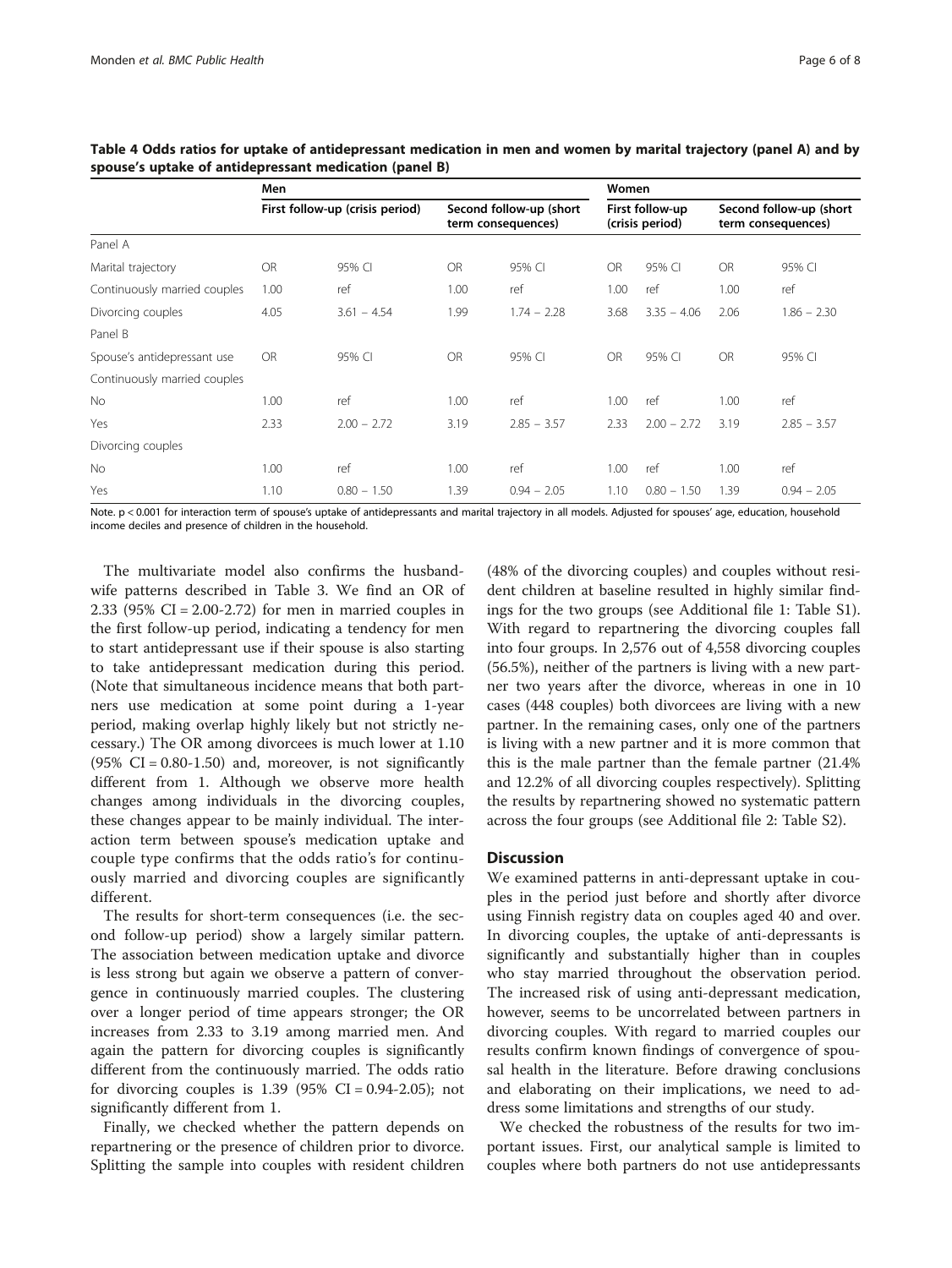at baseline. However, similar results to those reported here are found for the full sample including couples with one or two unhealthy partners at baseline. Second, there might have been exogenous changes in medication use in the observation period. There indeed seems to be an increasing trend in medication use but adding calendar year to the models to take this into account did not change the results reported here.

Furthermore, our findings are limited to antidepressant use and any conclusions should not be generalized to overall health or well-being. It should also be noted that (tricyclic) anti-depressants are sometimes prescribed for chronic pain management rather than mental health conditions (for antidepressant utilisation in Finland see for instance Sihvo et al. [27]). It might well be that there are stronger couple effects for other types of health outcomes and/or less severe health changes. Research on divorce has often showed stronger associations of divorce with overall satisfaction, general health or depressive symptoms than with more severe and clinical conditions. We encourage replication of our couple design with different and milder health outcomes.

The association between health and divorce has been found throughout Western societies and one would expect similar patterns to those reported here for other countries as well. Replication of our study would show to what extent this holds true. Countries differ in divorce rates, antidepressant use and how individualistic they are (in norms and values as well as, for instance, taxation and welfare). These differences might affect the association between divorce and health and the degree to which associations are formed at the individual or couple level.

We also have to note that our data do not include young divorcees (below age 40) by design. Again, the associations in a younger group might differ from those found here. The use of antidepressants is lower in that age group and the implications of divorce could be different, for instance because there might be more couples without children and where there are children they will be younger than in the current data. We look forward to replications of our approach with other outcomes, in younger age groups and in other countries.

# Conclusions

Based on antidepressant uptake we found no support for strong couple-level effects of divorce. Although there is clearly an increased risk of antidepressant uptake at the time of divorce for individuals, there is no convergence of this risk within divorcing couples. We did not find evidence for the opposite hypothesis of divergence either: There is no overrepresentation of winner/loser type couples where only one of the partners starts to take antidepressant medication after divorce. Rather, we conclude that the increased incidence of antidepressant use associated with divorce occurs in individuals independent of what happens to their ex-partner. In contrast, among the married there is strong evidence for the convergence of antidepressant use.

What are the implications of these findings for our understanding of divorce effects? The results suggest that the divorce process is different not only from couple to couple, but also for the individuals within one couple. It thus seems likely that the partners experience the divorce process itself in ways that are completely unrelated. This can be interpreted to mean that they are not exposed to the same health risk at the time of divorce and their mental health outcomes thus differ. Furthermore, with increasing time after divorce partners also experience increasingly different social environments and purely individual effects become increasingly likely. However, this does not rule out that under certain conditions (i.e. in particular sub-sets of couples) patterns of convergence or divergence occur. At the individual level divorce effects are heterogeneous [28] and various modifiers have been identified, such as marital quality [29] or the presence and ages of children [30]. In these Finnish data, re-partnering and presence of children do not appear to be such modifiers for couple level effects on mental health, but many other possible modifiers both at the individual and couple level remain to be examined. However, overall the results imply that although marriage counselling is best carried out at the couple level, post-divorce policies to support divorcees need to target individuals.

# Additional files

Additional file 1: Odds rations for uptake of antidepressant medication in men and women by marital trajectory (panel A) and by spouse's uptake of antidepressant (panel B) by presence of children in the household.

Additional file 2: Odds ratios for uptake of antidepressant medication at second follow-up by sex and partner status.

#### Competing interests

The authors declare that they have no competing interests.

#### Authors' contributions

CWSM and PM conceived the study and participated in the design and drafting of the manuscript. NSM participated in the design of the study and drafting of the manuscript. SS performed the statistical analysis. All authors revised the manuscript. All authors read and approved the final manuscript.

#### Acknowledgements

The authors acknowledge the support of the Academy of Finland, and are grateful to Statistics Finland and to the Social Insurance Institution of Finland for permission to use the data.

#### Author details

1 Department of Sociology, Manor Road, OX1 3UQ Oxford, United Kingdom. 2 Population Research Unit, University of Helsinki, Helsinki, Finland.